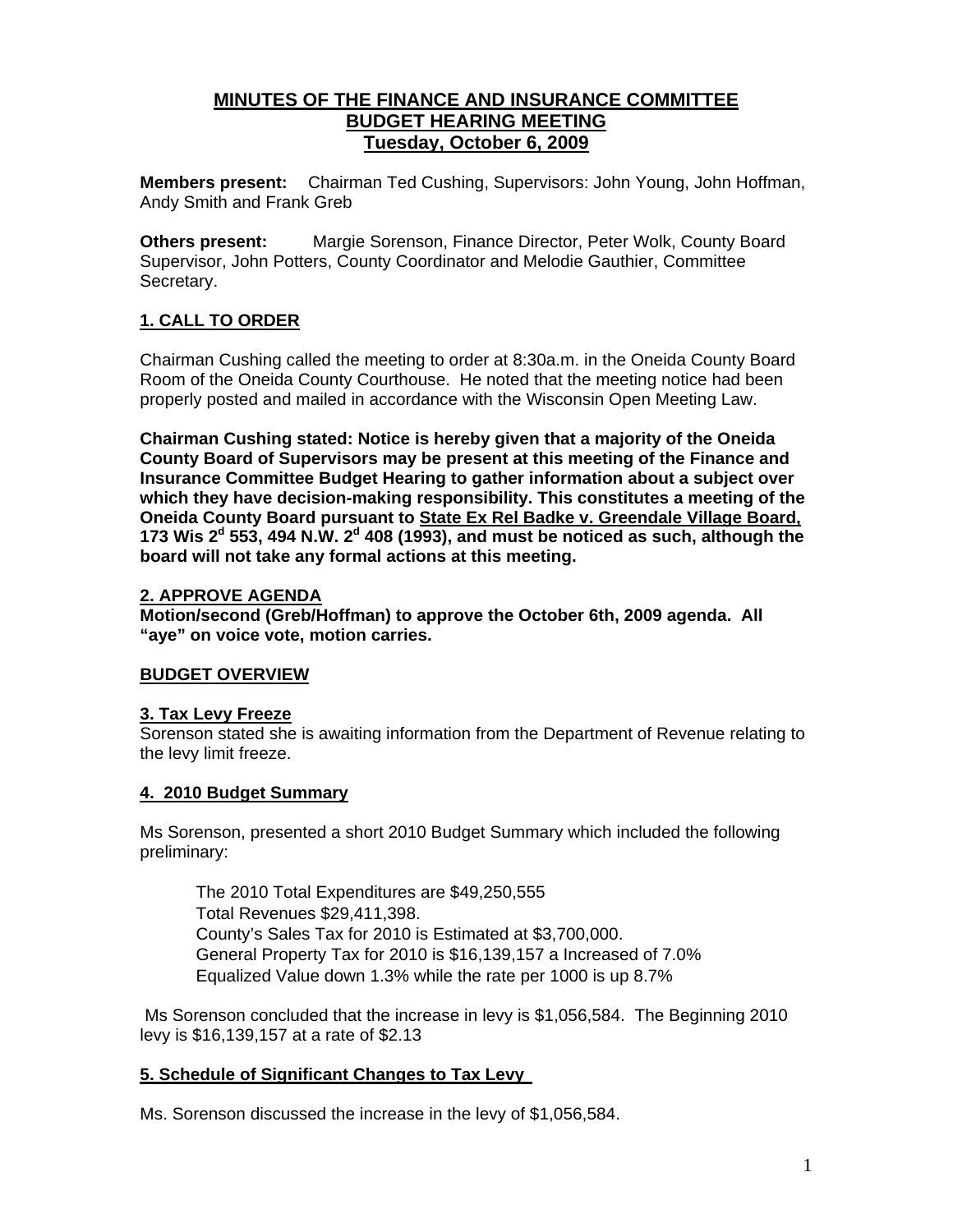| Wage & Fringe Increase                            | \$400,000                              |
|---------------------------------------------------|----------------------------------------|
| Increase in Health Insurance                      | \$420,000                              |
| 2009/2010 Switch to HRA for Health Ins.           | (\$105,000)                            |
| Increase in Retirement                            | \$70,000                               |
| Reduction of two positions                        | (\$114,000)                            |
| <b>Enterprise E-mail Hardware and Software</b>    | \$115,000                              |
| General Fund Applied for E-mail Project           | (\$115,000)                            |
| Ambulance                                         | \$337,000 (not subject to levy limits) |
| Increase in Human Service Center Operations       | \$16,000                               |
| Increase in Fair Expenses                         | \$10,000                               |
| Increase in Buildings & Grounds                   | \$30,000                               |
| Increase in Accrued Compensation Absences         | \$11,000                               |
| Increase in Clerk of Courts Expenses              | \$13,000                               |
| Decrease in Planning & Zoning Revenues            | \$115,000                              |
| Decrease in General Interest Earnings             | \$75,000                               |
| Decrease in County Sales Tax Revenue              | \$150,000                              |
| Decrease in Shared Revenue                        | \$19,000                               |
| Decrease in Forest Cropland Revenue               | \$20,000                               |
| Increase in Sheriff's Dept. Expenses              | \$100,000                              |
| Increase in Sheriff's Dept. Revenue               | (\$178,000)                            |
| Decrease in General Insurance                     | (\$21,000)                             |
| Decrease in Planning & Zoning Prof. Services      | (\$115,000)                            |
| Decrease in Land Information Special Project      | $(\$25,000)$                           |
| Decrease in District Attorney-Restorative Justice | (\$19,000)                             |
| Decrease in Department on Aging Expenses          | (\$11,000)                             |
| Reduction of Parks Projects Levy Contribution     | (\$30,000)                             |
| Increase in Sale of Stumpage                      | (\$86,000)                             |
| Subtotal                                          | \$1,082,000                            |
| <b>Increase in Levy</b>                           | \$1,056,584<br>7.0%                    |

Ms Sorenson continued briefly discussing the following:

# **SPECIFIC ANALYSIS**

- 6. Net New Construction
- 7. Change in Equalized Valuation
- 8. Chart of Significant Revenues affecting County Levy (Begins with County Sales Tax Chart)
- 9. Personnel Summary
- 10. Retiree Health Insurance Cost
- 11. Detail of Changes in Non-Personnel Line Items
- 12. Summary of Program Reduction/Revenue Generation Hearings
- 13. 2010 Budget Hearing Schedule
- 14. Capital Projects > \$150,000

## **FUND BALANCES**

- 15. History of General Fund
- 16. History of Budgetary (uses) of the General Fund Balance
- 17. 2007, 2008, 2009 Non-Budgetary increases (decreases) to General Fund
- 18. Estimated County Wide Fund Balances
- 19. Estimated Continuing Appropriations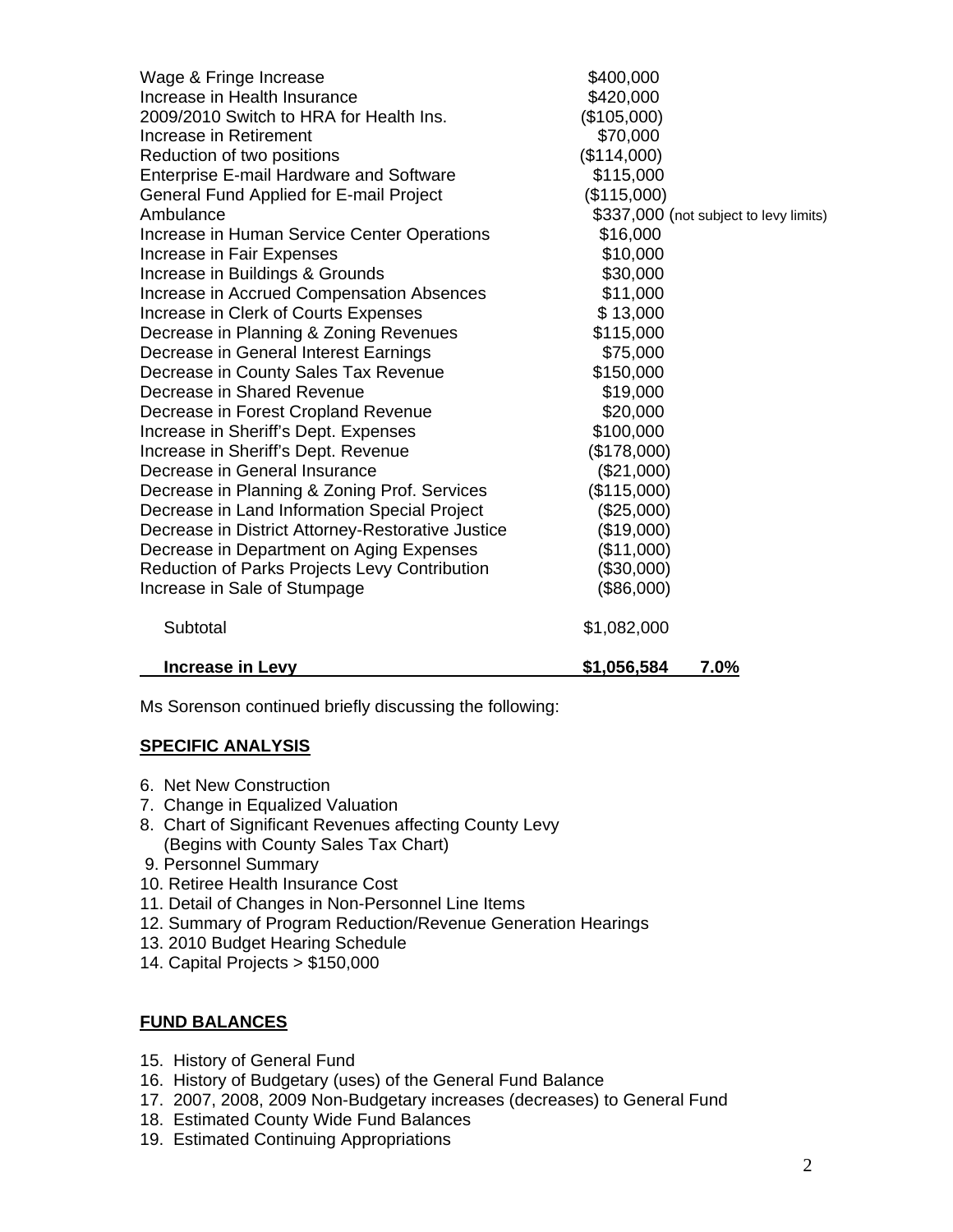**NOTE: All of the above items discussed can be seen in the County Clerk's Finance Minutes Folder.** 

--------------------

#### **RESERVE FOR CONTINGENCY**

**MOTION: (Smith/Cushing) to increase general Interest and Earnings \$100,000. All "aye" on voice vote, motion carries.** 

**MOTION: (Cushing/Young) to increase interest on taxes by \$50,000 and increase Penalty on taxes \$25,000. All "aye" on voice vote, motion carries** 

**MOTION: (Smith/ Cushing) to increase Register of Deeds fees \$25,000 and reduce Register of Deeds Transfer Fees \$25,000. All "aye" on voice vote, motion carries.** 

**MOTION: (Smith/Young) to increase the County Share of Stumpage by \$22,250. All "aye" on voice vote, motion carries.** 

**MOTION: (Smith Cushing) to decrease Vacancy Reduction by \$100,000. All "aye" on voice vote, motion carries.** 

**--------------------**  9:05 Brian Desmond Arrives – Corporation Counsel

### **9:15 CORPORATION COUNSEL – Brian Desmond**

Decreased Expenditures for Corporation Counsel

| Paper Service  | \$1,000 |
|----------------|---------|
| Training       | \$500   |
| Auto Allowance | \$150   |

Total decrease in expenditures \$1,650.

**--------------------** 

**MOTION: (Smith/Greb) to reduce Corporation Counsel's paper service by \$1000, Training by \$500. and Auto Allowance by \$150. All "aye" on voice vote, motion carries.** 

**MOTION: (Greb/Hoffman) to approve Corporation Counsel's 2010 Budget as modified. All "aye" on voice vote, motion carries.** 

Honorable Judge Patrick O'melia arrives at 9:30

#### 9**:30 CIRCUIT COURT BRANCH I – HONORABLE JUDGE PATRICK O'MELIA**

Increase in Expenditures for Circuit Court Branch I

 Circuit Court Branch I Guardian ad Litem (\$5000) Circuit Court Branch I Court appointed Attorney (\$5000)

Total increase in expenditures \$10,000.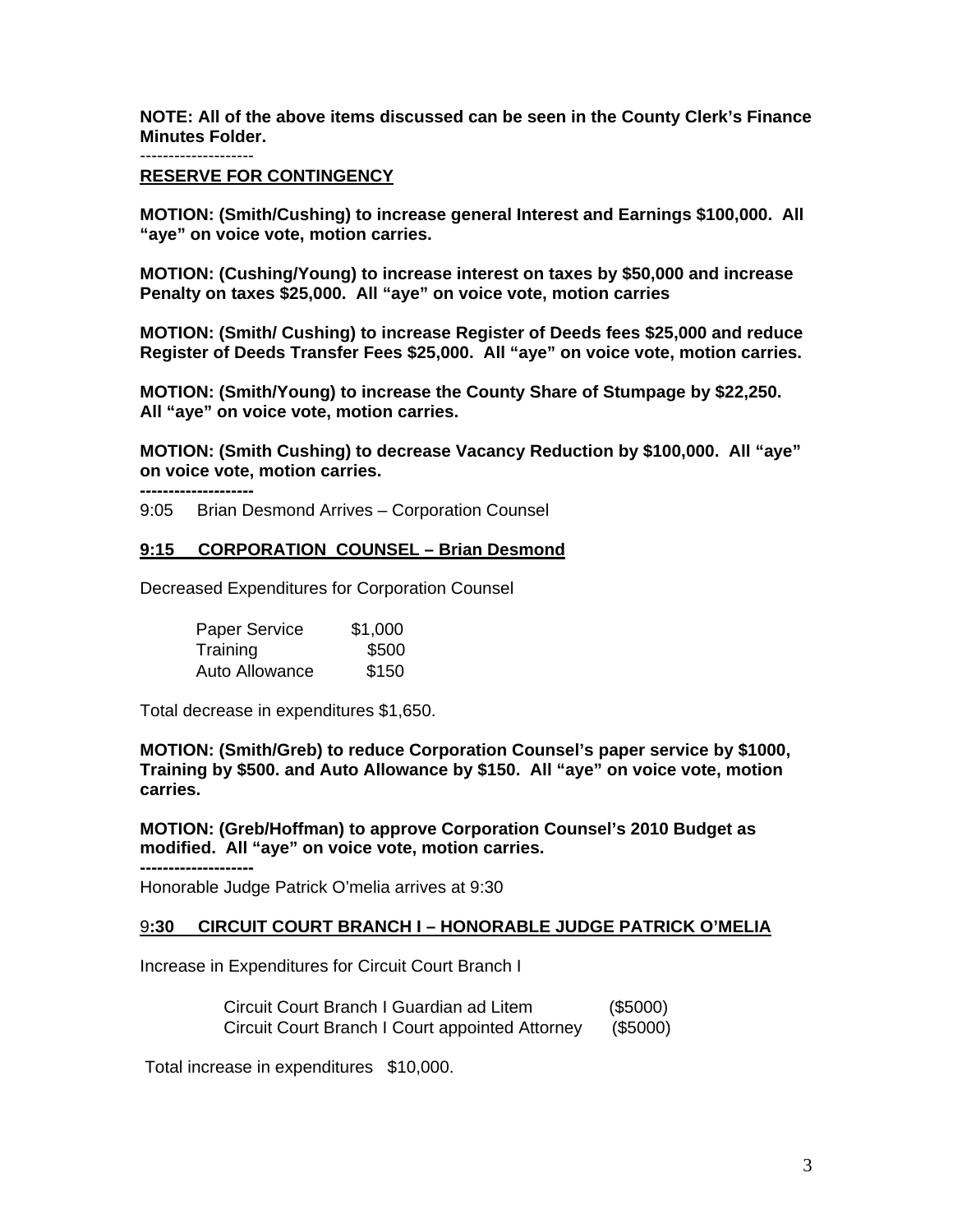**MOTION: (Smith/Young) to increase in expenditures for Circuit Court Branch I, Guardian ad Litem \$5000 and Court appointed Attorney \$5000. All "aye" on voice vote, motion carries.** 

**MOTION: (Smith/Cushing) to approve Circuit Court Branch I 2010 budget as modified. All "aye" on voice vote, motion carries.** 

**--------------------** 

9:40 Lynn Grube arrives – ITS

### **9:45 INFORMATION TECHNOLOGY SERVICES – LYNN GRUBE**

Decreased Expenditures for ITS

| \$2,000 |
|---------|
| \$2,000 |
| \$2,000 |
| \$1,000 |
| \$1,000 |
| \$1,000 |
|         |

Total Decrease in Expenditures \$9,000.

**MOTION: (Cushing/Greb) to reduce ITS Software, Hardware & Computer Replacement by \$2000 each and Major System and Peripheral by \$1000 each. All "aye" on voice vote, motion carries.** 

**MOTION: (Greb/Young) to reduce ITS Central Purchasing by \$1000. All "aye" on voice vote, motion carries.** 

**MOTION: (Cushing/Greb) to approve ITS 2010 Budget as modified. All "aye" on voice vote, motion carries.** 

**--------------------**  9:50 Curt Krouze Arrives – Building & Grounds

9:58 Larry Greschner arrives

### **10:00 BUILDING AND GROUNDS – CURT KROZE**

Decreased Expenditures for Building and Grounds

| <b>Major Renovation</b>                | \$25,000  |
|----------------------------------------|-----------|
| Old Courthouse Remodeling              | \$25,000  |
| <b>Ergonomic Equipment</b>             | \$4,000   |
| <b>WPS Building</b>                    | \$25,000  |
| <b>LEC Maintenance</b>                 | \$4,000   |
| <b>LEC Snow Removal</b>                | \$1,000   |
| <b>LEC Machinery &amp; Equipment</b>   | \$2,000   |
| Gas                                    | \$6,000   |
| <b>Communication Tower Maintenance</b> | \$2,000   |
| <b>Central Purchasing</b>              | \$<br>100 |
| Advertising                            | \$<br>200 |
| Training                               | \$<br>500 |
|                                        |           |

Total Decrease in Expenditures \$119,800.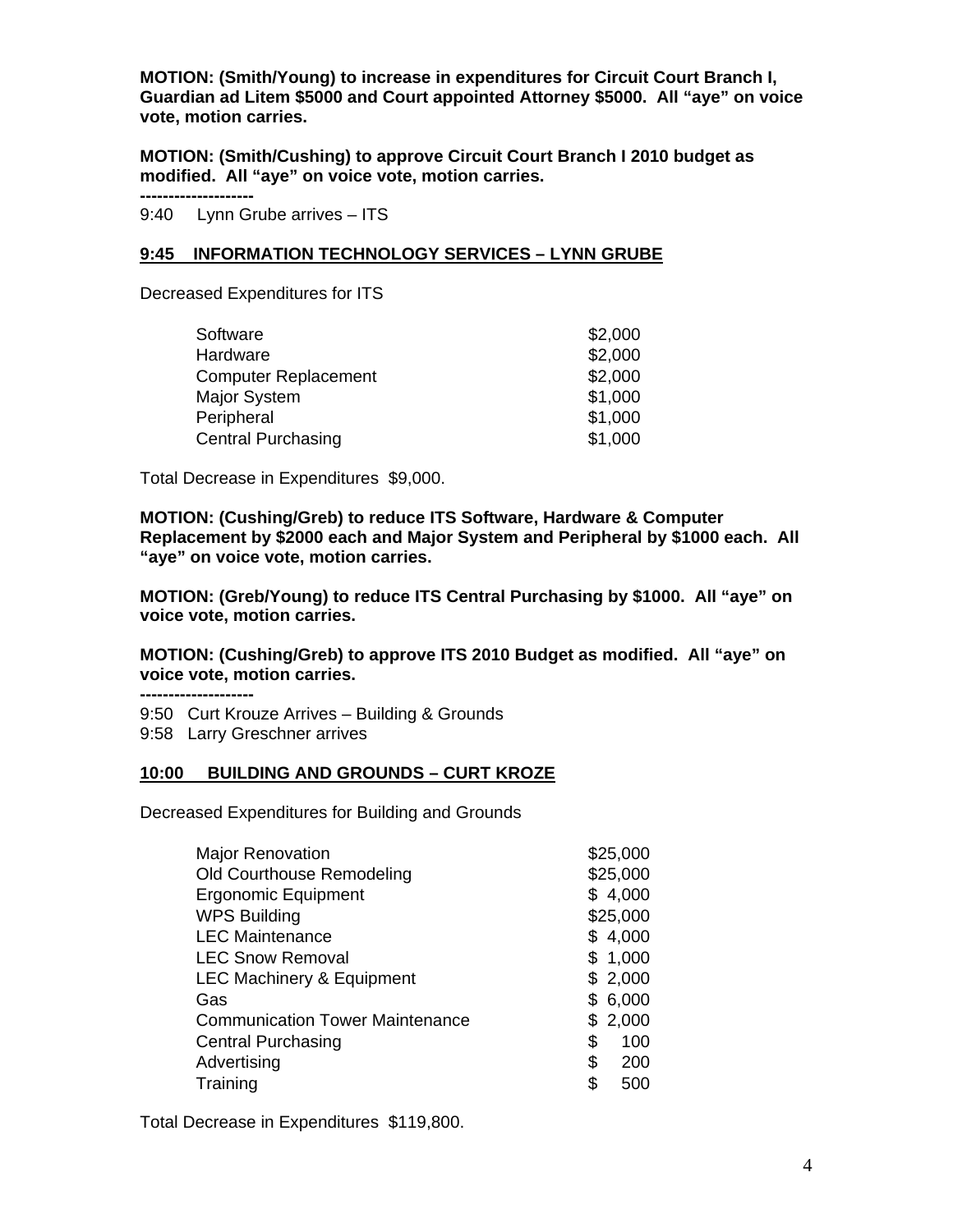**MOTION: (Smith/Hoffman) to reduce Major Renovation and Old Courthouse Remodeling by \$25,000 each. Smith, Hoffman, Cushing & Young -"aye" Greb – "opposed", motion carries.** 

**MOTION: (Smith/Greb) to reduce Ergonomic Equipment by \$4,000. All "aye" on voice vote, motion carries.** 

**MOTION: (Greb/Cushing) to reduce lines under WPS Building to equal \$25,000. All "aye" on voice vote, motion carries.** 

**MOTION: (Smith/Young) to reduce LEC Maintenance by \$4000. All "aye" on voice vote, motion carries.** 

**MOTION: (Greb/ Cushing) to reduce LEC Snow Removal by \$1000. Greb, Cushing, Young, & Hoffman – "aye", Smith "Nay", motion carries.** 

**MOTION: (Cushing/Smith) to reduce LEC Machinery & Equipment by \$2,000, Gas by \$6000, Comm. Tower Maintenance by \$2,000, Central Purchasing by \$100, Advertising by \$200 and Training by \$500. All "aye" on voice vote, motion carries.** 

**MOTION: (Hoffman/Greb) to approve Building and Grounds 2010 Budget as modified. All "aye" on voice vote, motion carries.** 

--------------------

**--------------------** 

10:30 Ken Kortenhof arrives – Emergency Management

### **10:30 EMERGENCY MANAGEMENT – KEN KORTENHOF**

Decreased Expenditures for Emergency Management

| Postage                    | \$300  |
|----------------------------|--------|
| Other Supplies & Equipment | \$1000 |
| Printing                   | \$200  |

Total Decrease in Expenditures \$1500

**MOTION: (Cushing/Hoffman) to reduce Emergency Management's Postage by \$300, Other Supplies & Equipment by \$1000 and Printing by \$200. All "aye" on voice vote, motion carries.** 

**MOTION: (Smith/Cushing) to approve Emergency Management 2010 Budget as modified. All "Aye" on voice vote, motion carries.** 

11:00 Michael Romportl arrives– Land Information

### **11:00 LAND INFORMATION – MICHAEL ROMPORTL**

Decreased Expenditures for Land Information

| <b>Central Purchasing</b> | \$1000 |
|---------------------------|--------|
| Meals and Lodging         | \$300  |

Total Decrease in Expenditures \$1300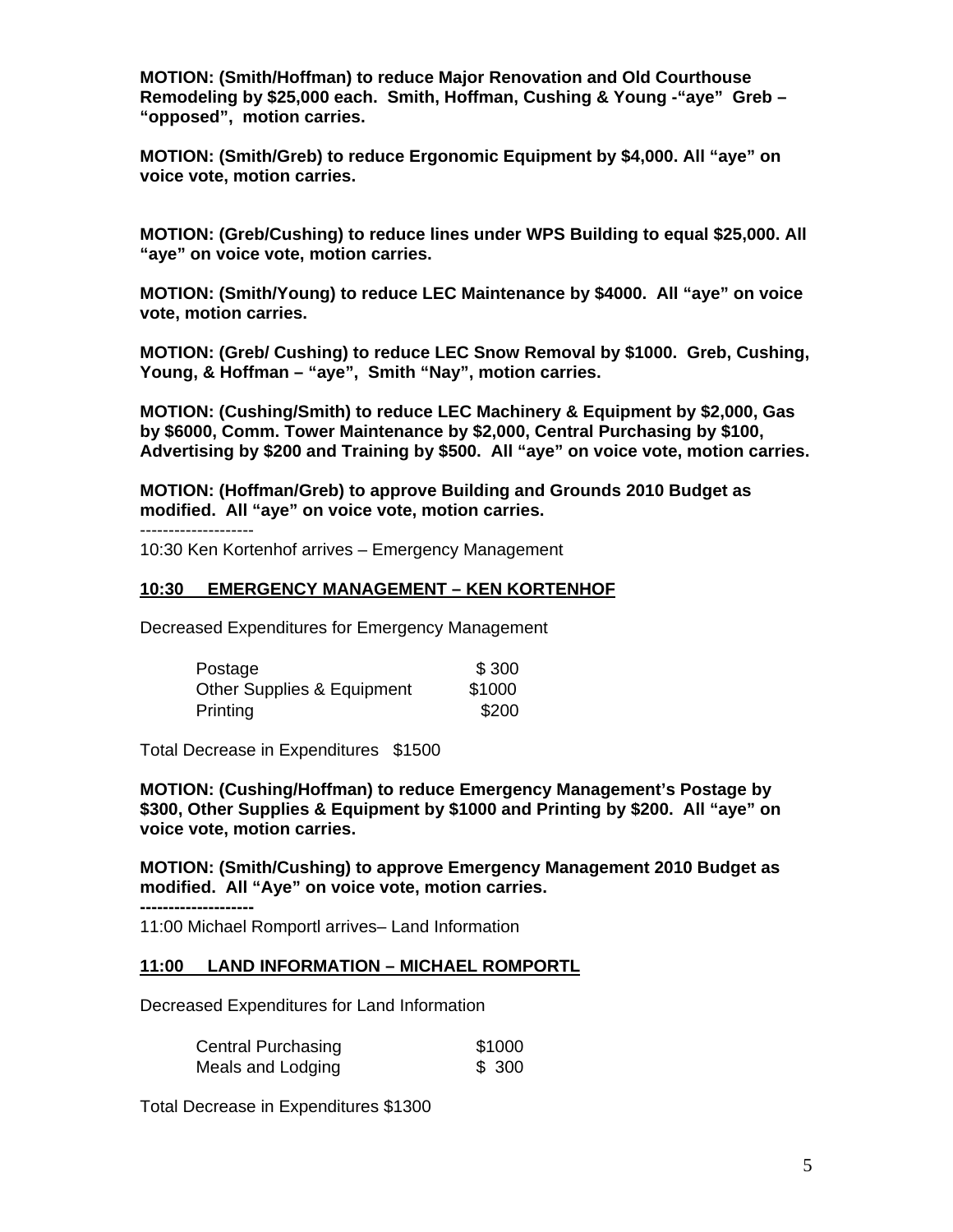**MOTION: (Greb/Hoffman) to reduce Land Information's central purchasing by \$1000. All "aye" on voice vote, motion carries.** 

**MOTION: (Cushing/Smith) to reduce Land Information's Meals and Lodging by \$300. All "aye" on voice vote, motion carries.** 

**MOTION: (Smith/ Cushing) to approve Land Information's 2010 Budget as modified. All "aye" on voice vote, motion carries.** 

- 11:15 Committee moved to recess
- 11:30 Acting Chairman, Greb called Budget Hearing back in session.

### **11:30 SHERIFF'S DEPARTMENT – JEFF HOFFMAN, JOHN SWEENEY**

Decreased Expenditures for Sheriff's Department

| <b>Firearms</b>                | \$2,500  |
|--------------------------------|----------|
| Gasoline                       | \$5,000  |
| Special Emergency Assignment   | \$1,500  |
| Overtime                       | \$18,000 |
| Motor Vehicle Parts & Supplies | \$500    |

Total Decrease in Expenditures \$27,500

**MOTION: (Smith/Hoffman) to reduce Sheriff's Department – Firearms by \$2,500. all "aye" on voice vote, motion carries.** 

**MOTION: (Smith/ Greb) to reduce Sheriff's Department – gasoline, motor oil etc. by \$5000. All "aye" on voice vote, motion carries.** 

**MOTION: (Greb/Young) to reduce Sheriff's Department – Special Emergency Assignment by \$1,500. All "aye" on voice vote, motion carries** 

**MOTION: (Smith/Greb) to reduce Sheriff's Department – overtime by \$18,000. All "aye" on voice vote, motion carries.** 

**MOTION: (Greb/Hoffman) to reduce Sheriff's Department – Motor Vehicle Parts & Supplies by \$500. All "aye" on voice vote, motion carries.** 

**MOTION: (Young/NO SECOND) to reduce Grants to Minocqua by \$17,850. No Second, Motion fails.** 

**MOTION: (Hoffman/Smith) to approve the Sheriff's 2010 Budget as modified. All "aye" on voice vote, motion carries.** 

**-------------------- MOTION: (Smith/Hoffman) to recess for lunch to 1:30. All "aye" on voice vote, motion carries.** 

**MOTION: (Greb/Hoffman) to resume with 2010 Budget Hearings. All "aye" on voice vote, motion carries.** 

1:30 Linda Conlon arrives – Health Department

#### **1:30 HEALTH DEPARTMENT – LINDA CONLON**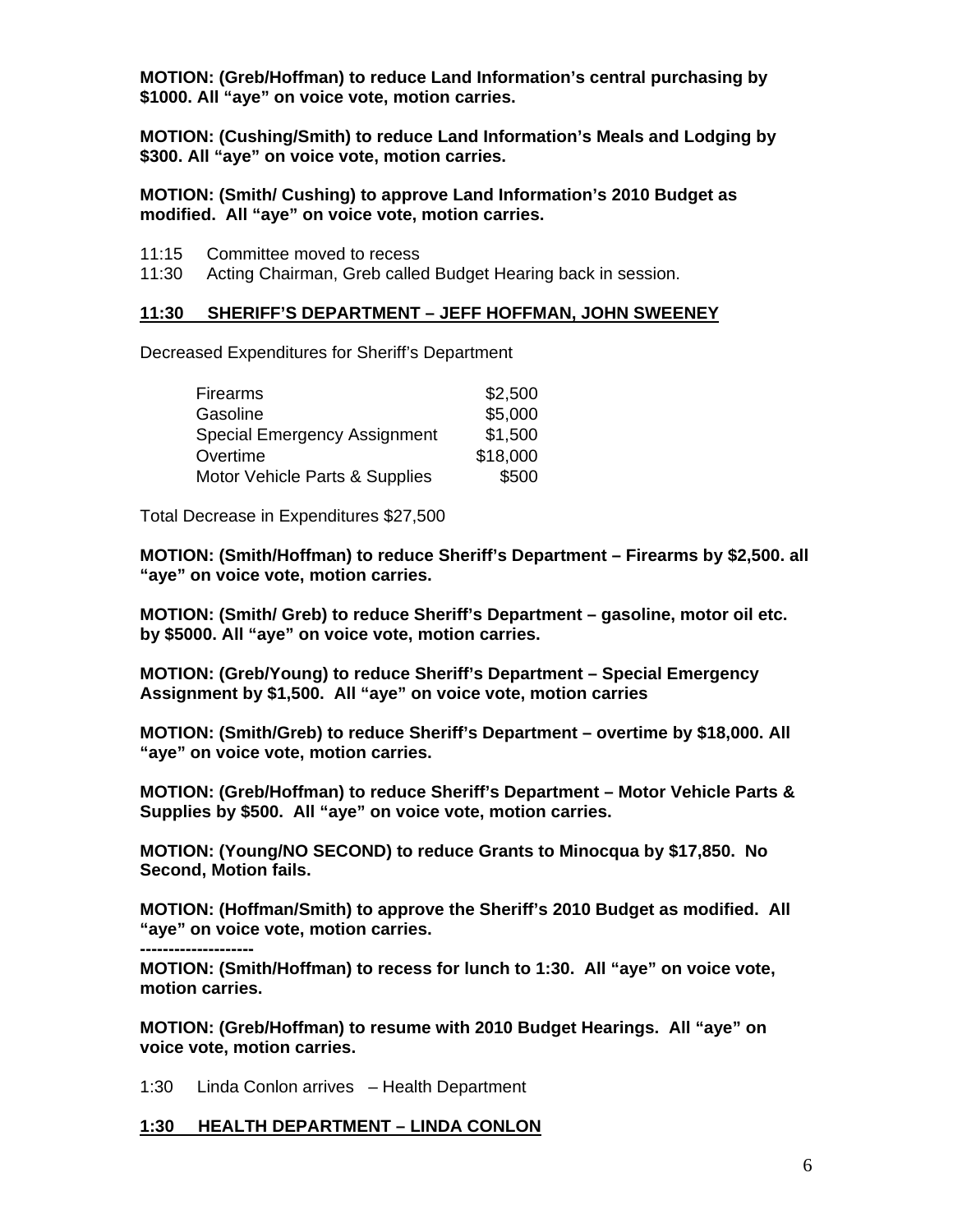**MOTION: (Smith/Young) to approve Public Health's 2010 Budget as presented. All "aye" on voice vote, motion carries.** 

**--------------------** 

1:40 Kris Ostermann arrives – Treasurer

### **2:00 TREASURER – KRIS OSTERMAN**

Decreased Expenditures for Treasurer

Postage \$2000

**MOTION: (Hoffman/Greb) to reduce the Treasurer's postage by \$2000. All "aye" on voice vote, motion carries.** 

**MOTION: (Greb/Hoffman) to approve the 2010 Treasurer's Budget as modified. All "aye" on voice vote, motion carries.** 

-------------------- **County Board**

Commission & Committee Per Diem  $$7500$ 

Total Decrease in Expenditures \$7500. Plus fringe benefits.

**MOTION: (Hoffman/Greb) to reduce the County Board Commission & Committee Per Diem by \$7500. All "aye" on voice vote, motion carries** 

**MOTION: (Greb/Hoffman) to approve the County Board's 2010 Budget as modified. All "aye" on voice vote, motion carries.** 

**--------------------** 

2:20 Gina Olson arrives – Clerk of Courts

#### **2:30 CLERK OF COURTS – GINA OLSON**

Increase in Revenues for Clerk of Courts

| <b>Ordinance Forfeitures</b> | \$3,000 |
|------------------------------|---------|
| Penal Fees                   | \$2,502 |
| Court Fees and Cost          | \$4,000 |

Total Increase in Revenues for Clerk of Courts \$9,502

Decrease in Expenditures

Other Professional Services  $$1,000$ 

**MOTION: (Smith/Young) to increase Clerk of Court's Ordinance Forfeitures by \$3,000. All "aye" on voice vote, motion carries.** 

**MOTION: (Smith/ Greb) to increase Clerk of Court's Penal Fees by \$2,502 and Court Fees and Cost by \$4,000. All "aye" on voice vote, motion carries MOTION: (Greb/Smith) to reduce Other Professional Services by \$1,000. All "aye" on voice vote, motion carries.**